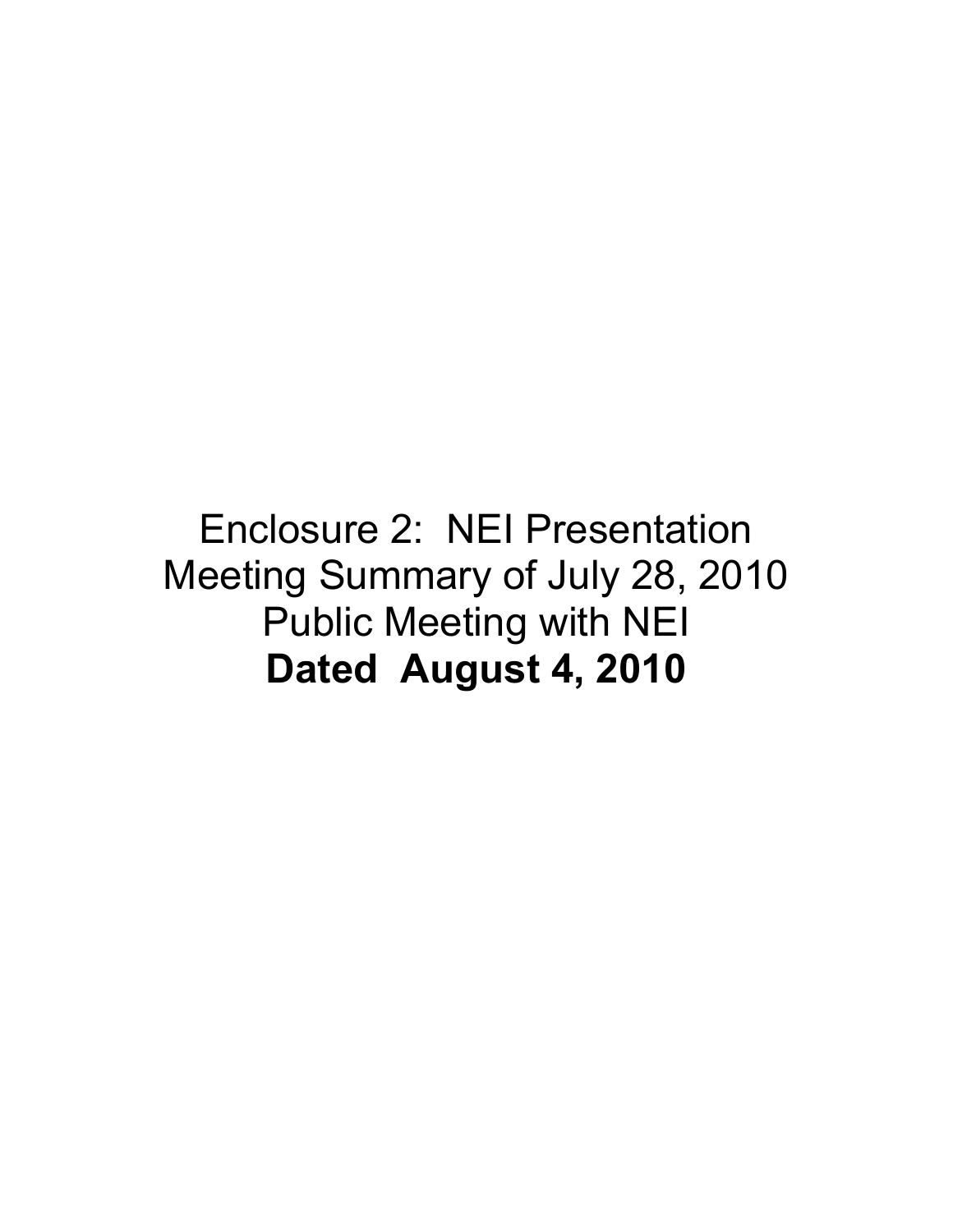# **Fostering a Strong Nuclear Safety Culture**

**July 28, 2010**

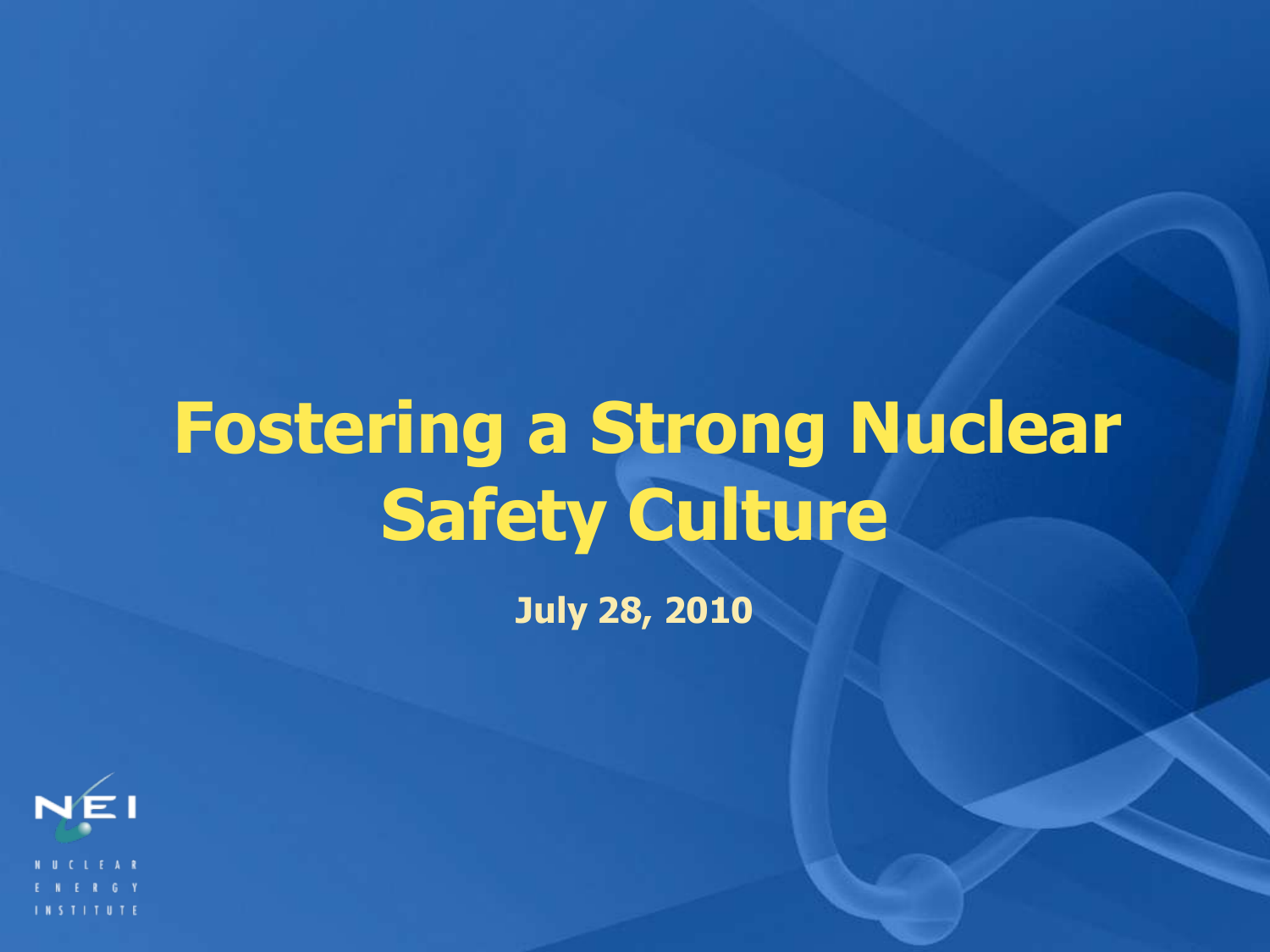

- **Nuclear Safety Culture Assessment Update**
- NRC comments on Pilot Plants
- **Pilot Plant Reviews**
- **Triggers for Action**
- **Next Steps**

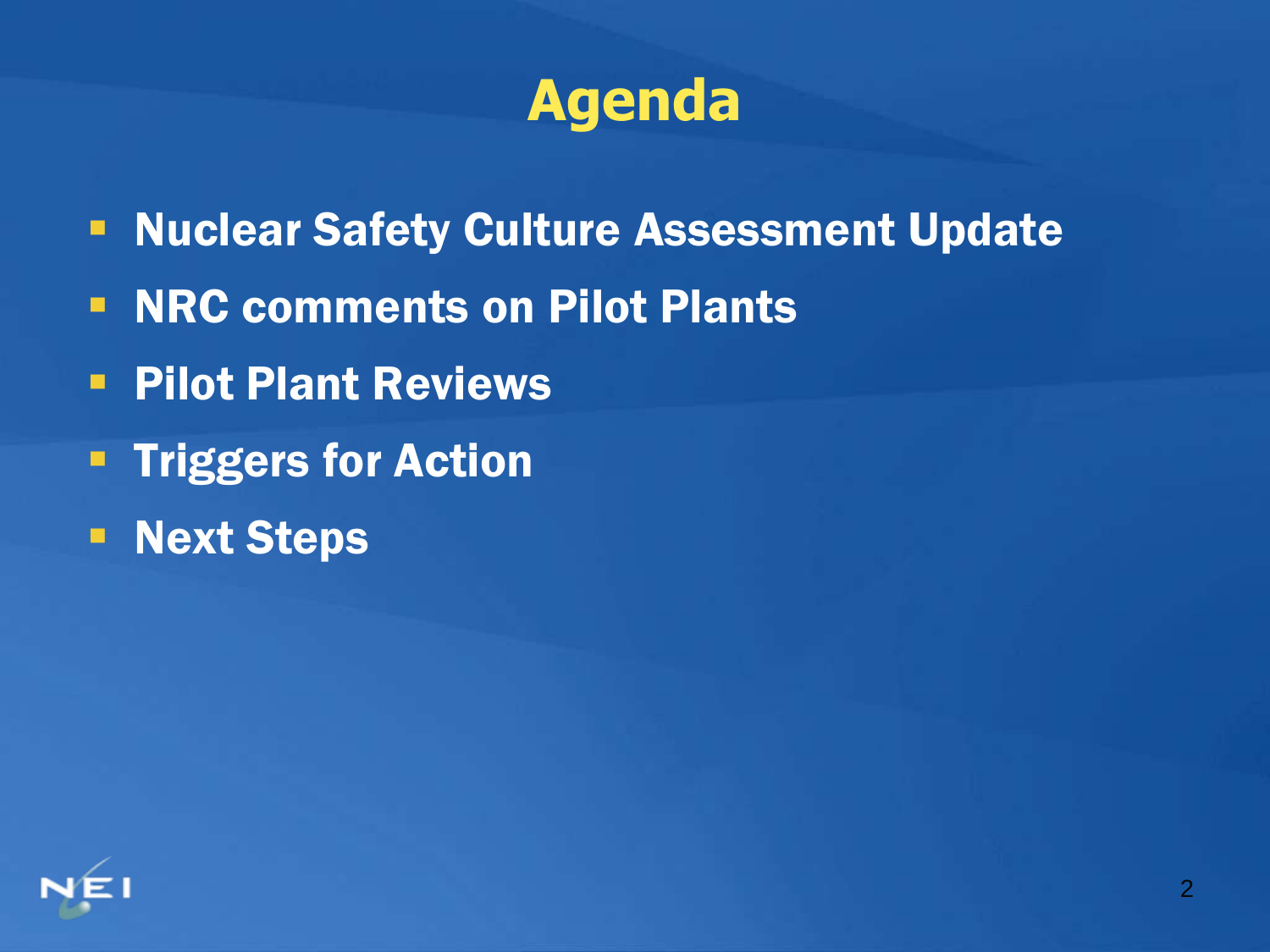**Nuclear Safety Culture Assessment Process and Enhancements** Rick Burnside, PG&E Chairman, USA NSCA

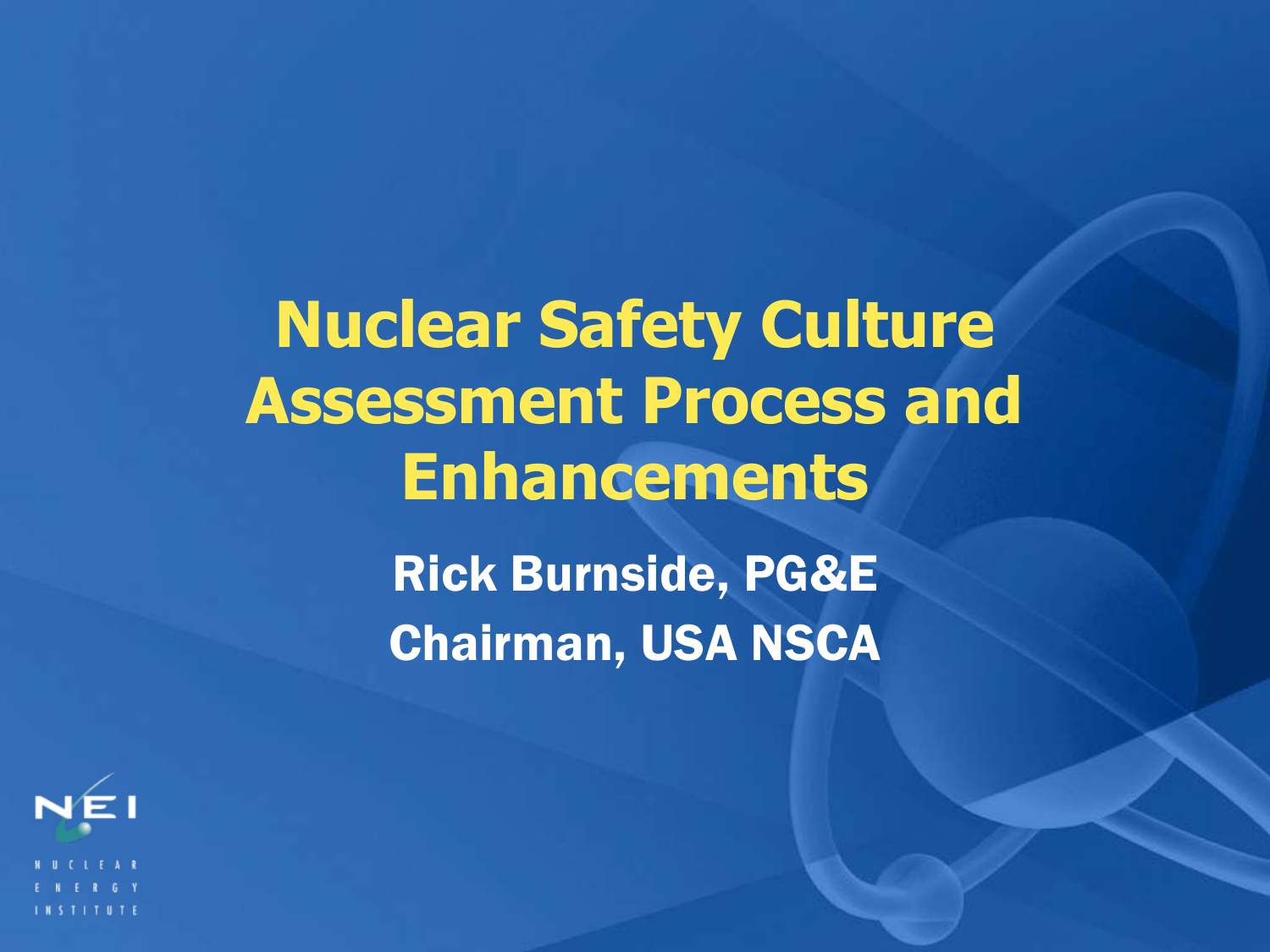### **NSCA Process Overview**

- **Survey**
- **E** Interviews
- **Exit meeting**

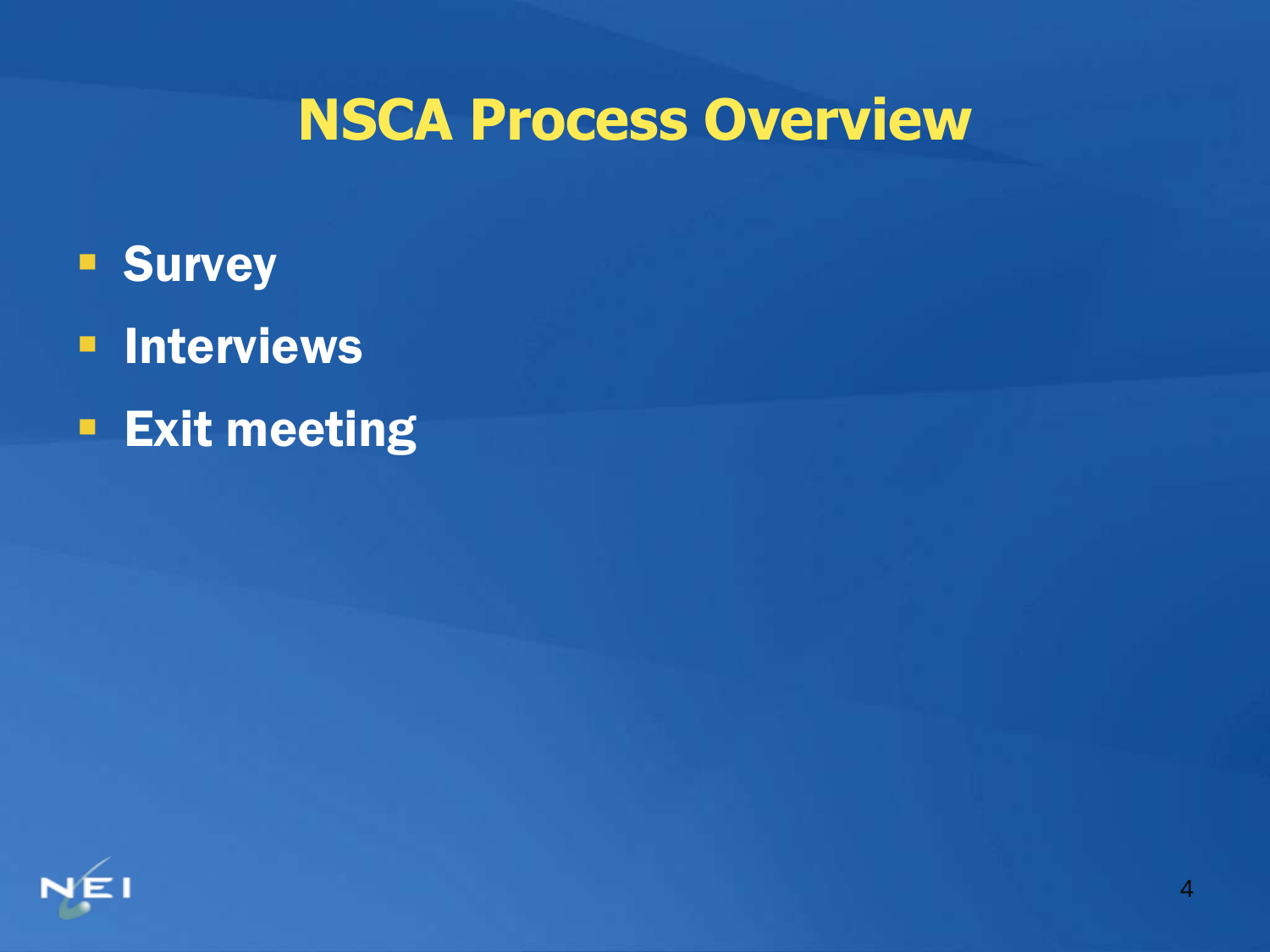### **Actions to Date**

- NSCA Manual updated and submitted to NRC June 2009
- **NRC observed NSCA at three pilot plants**
- **Public meeting to discuss NRC observations** in Feb 2010
- **PEDEVELOPED IS DEVELOPED IS CONTROLLER**
- **Key areas** 
	- Survey and interviews
	- Training
	- Validation of survey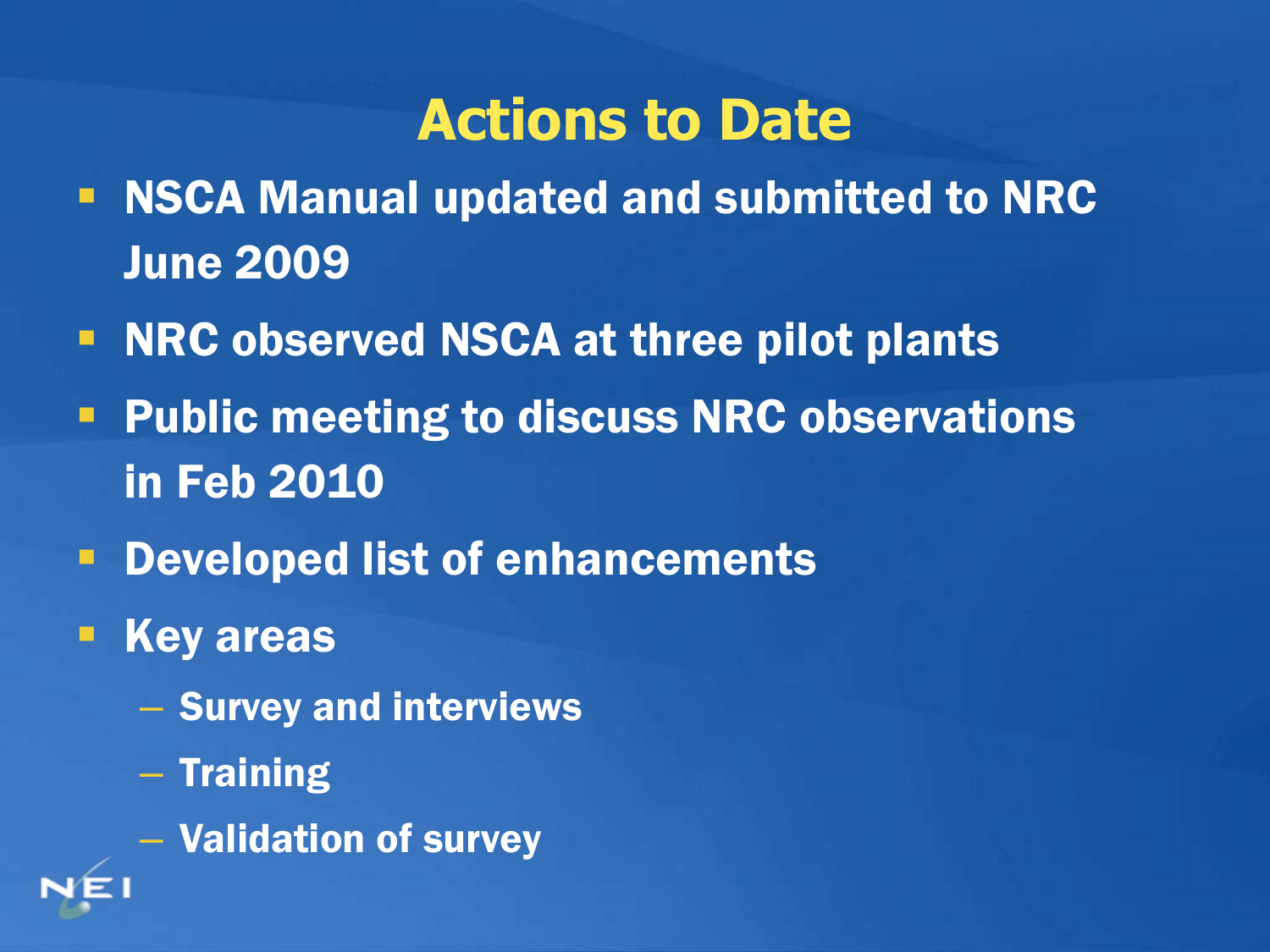### **Survey and Interviews**

- **Utilization of survey results**
- **Interview sample size**
- **E** Interview distribution
- **E** Interviewee selection
- **Safe, unbiased interview process**

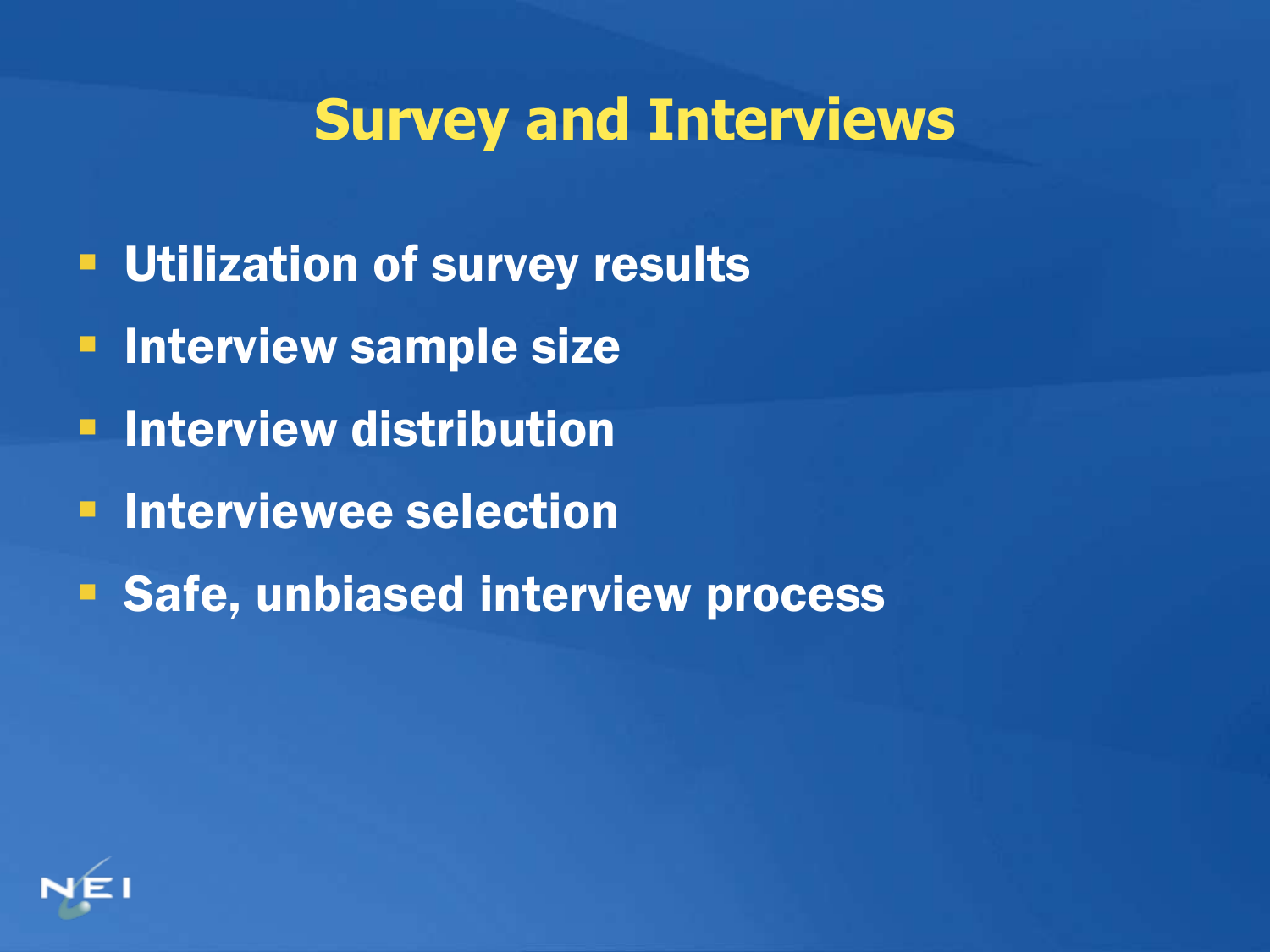### **Training**

**Team member training** – Interviewing skills – Question selection – Scoring

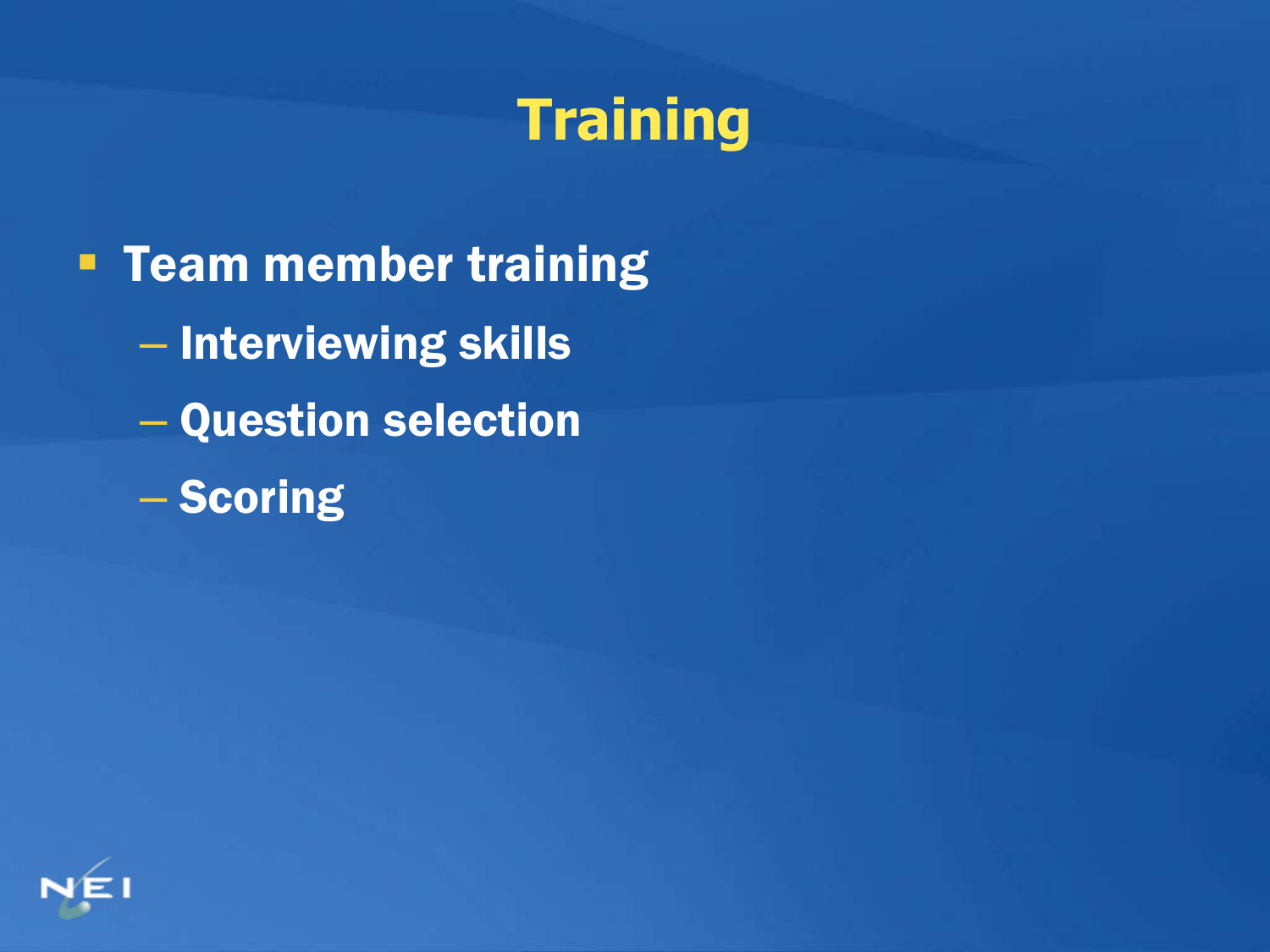#### **NSCA Survey - Validation**

- **Industry conducted face and content** validity analysis of NSCA
- **NRC requested psychometric validation** 
	- Survey of power reactor sites in progress
	- Expect completion of data collection and analysis mid-August
	- NRC/INL review August

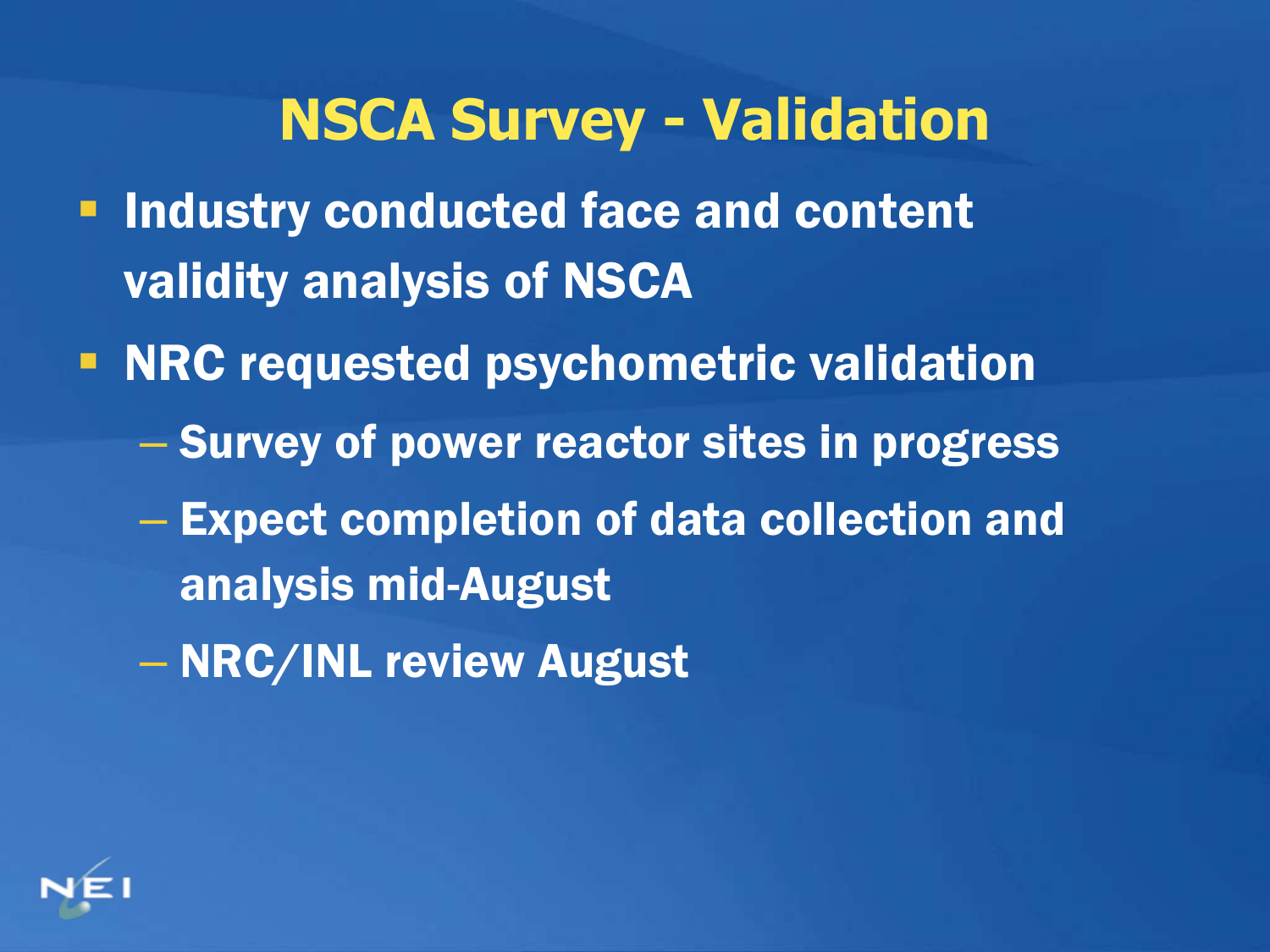### **NSCA Next Steps**

- **Complete validation Aug 2010**
- USA/NSCA meeting Aug 2010
- **Revise NSCA Manual and Training Dec 2010**
- **NRC observe NSCA Hope Creek Feb 2011**
- **Submit revised NSCA Manual Mar 2011**

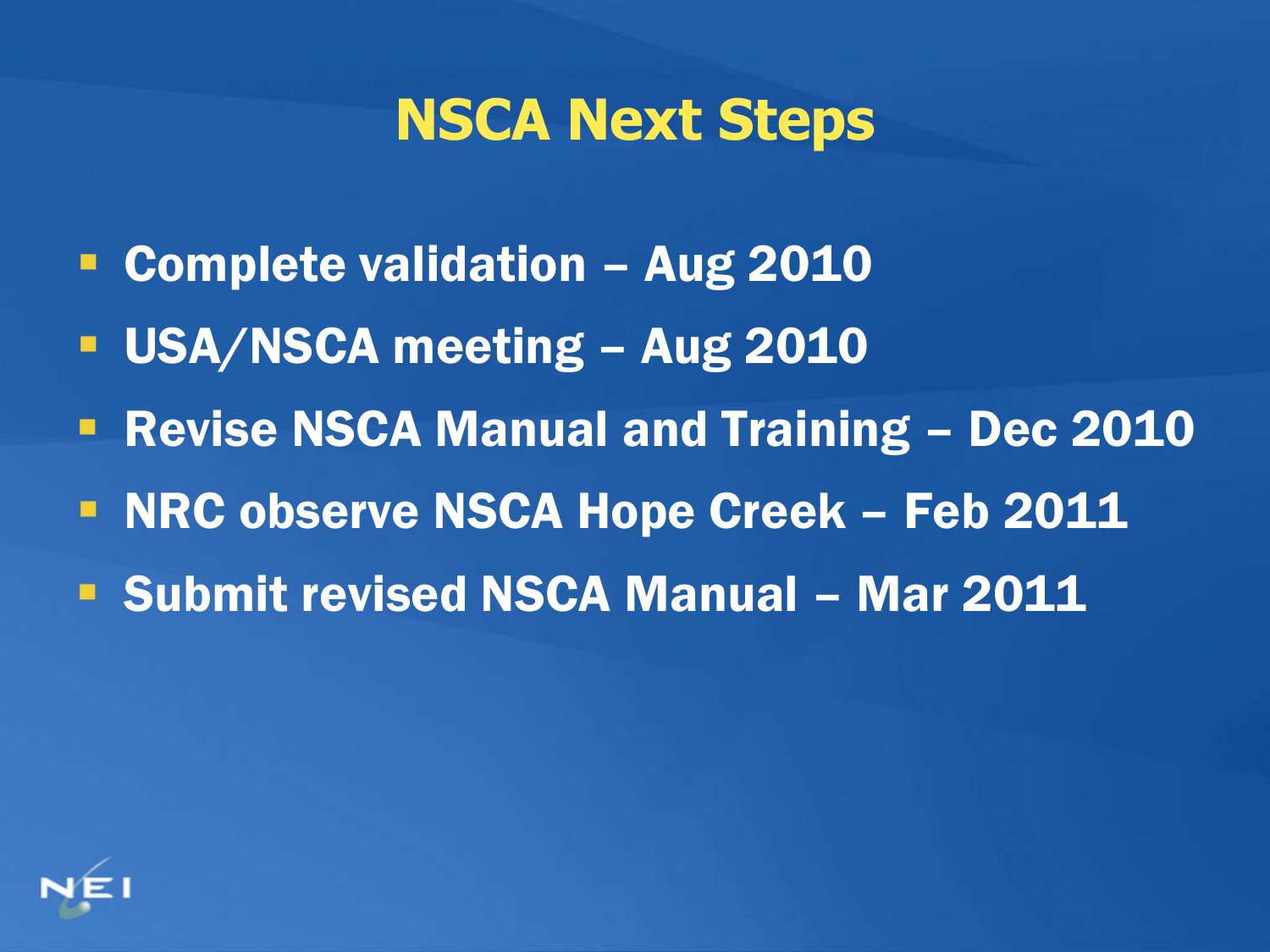# **Pilot Program**

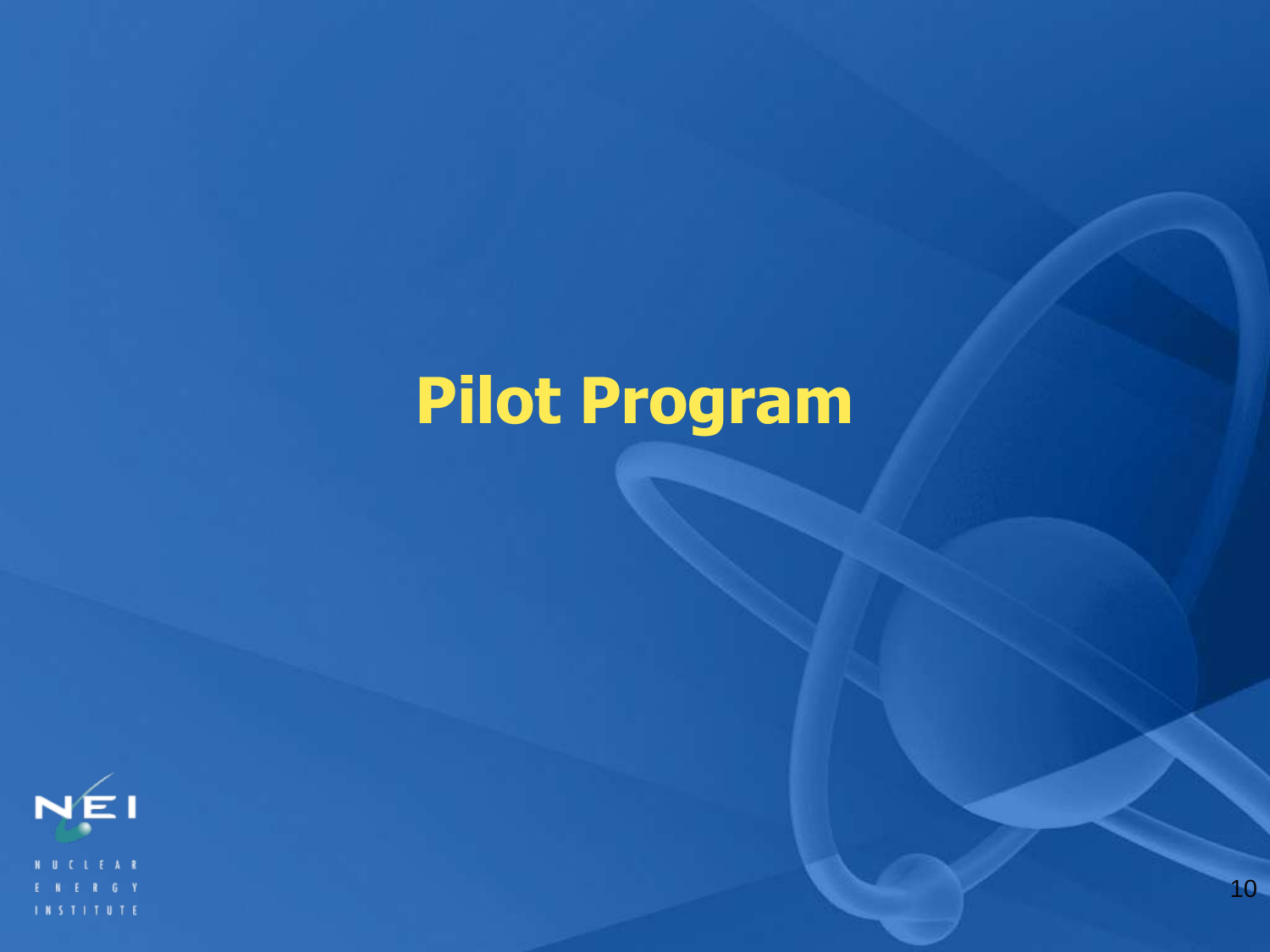### **NEI 09-07 Pilot Program**

- **Submitted NEI 09-07 to NRC June 2009**
- Developed Pilot Program and implemented November 2009
- **Dbjectives:** 
	- Test the feasibility and effectiveness of NEI 09-07
	- Test NSCA
	- Obtain NRC feedback

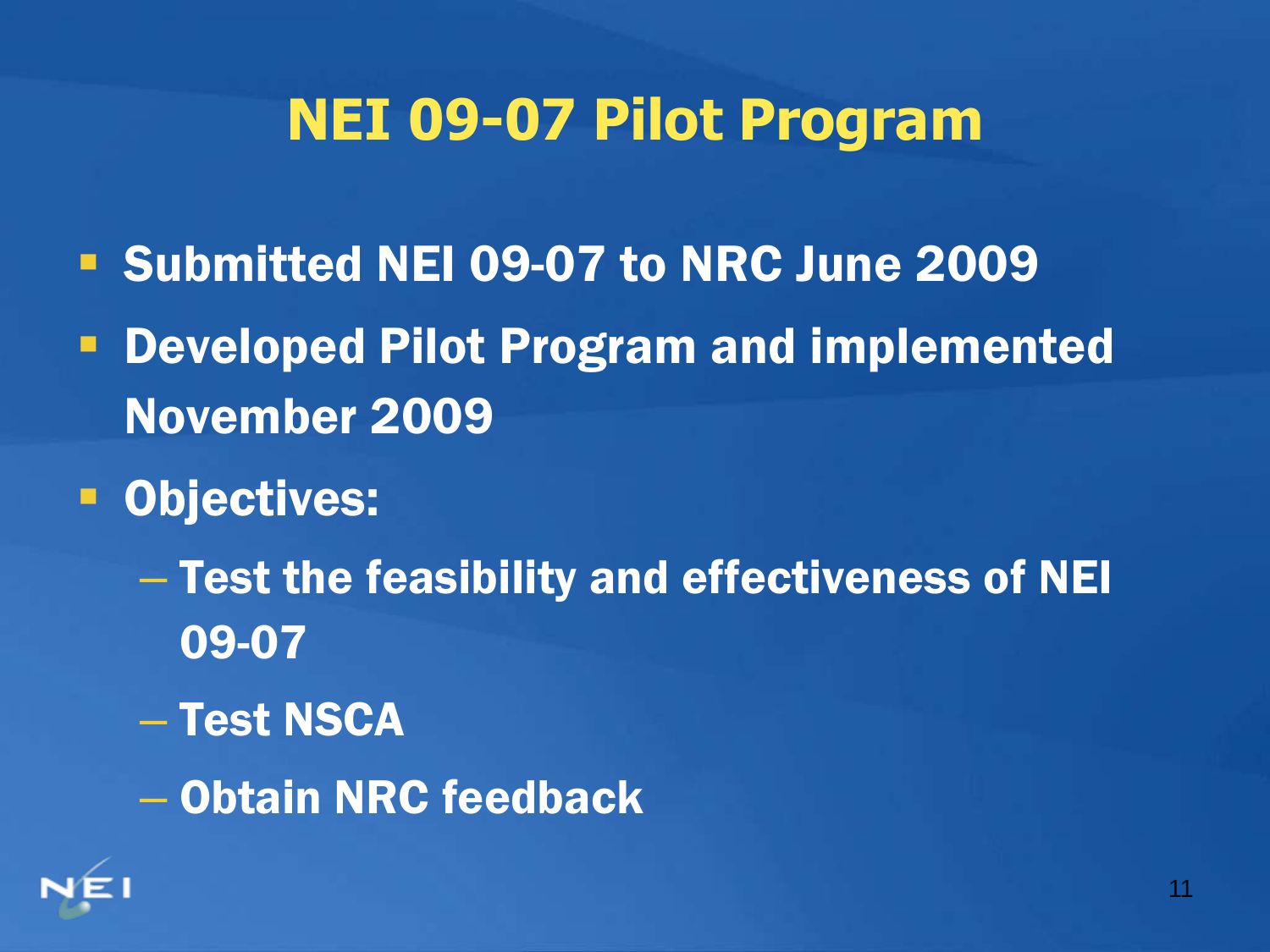#### Site Nuclear Safety Culture Process

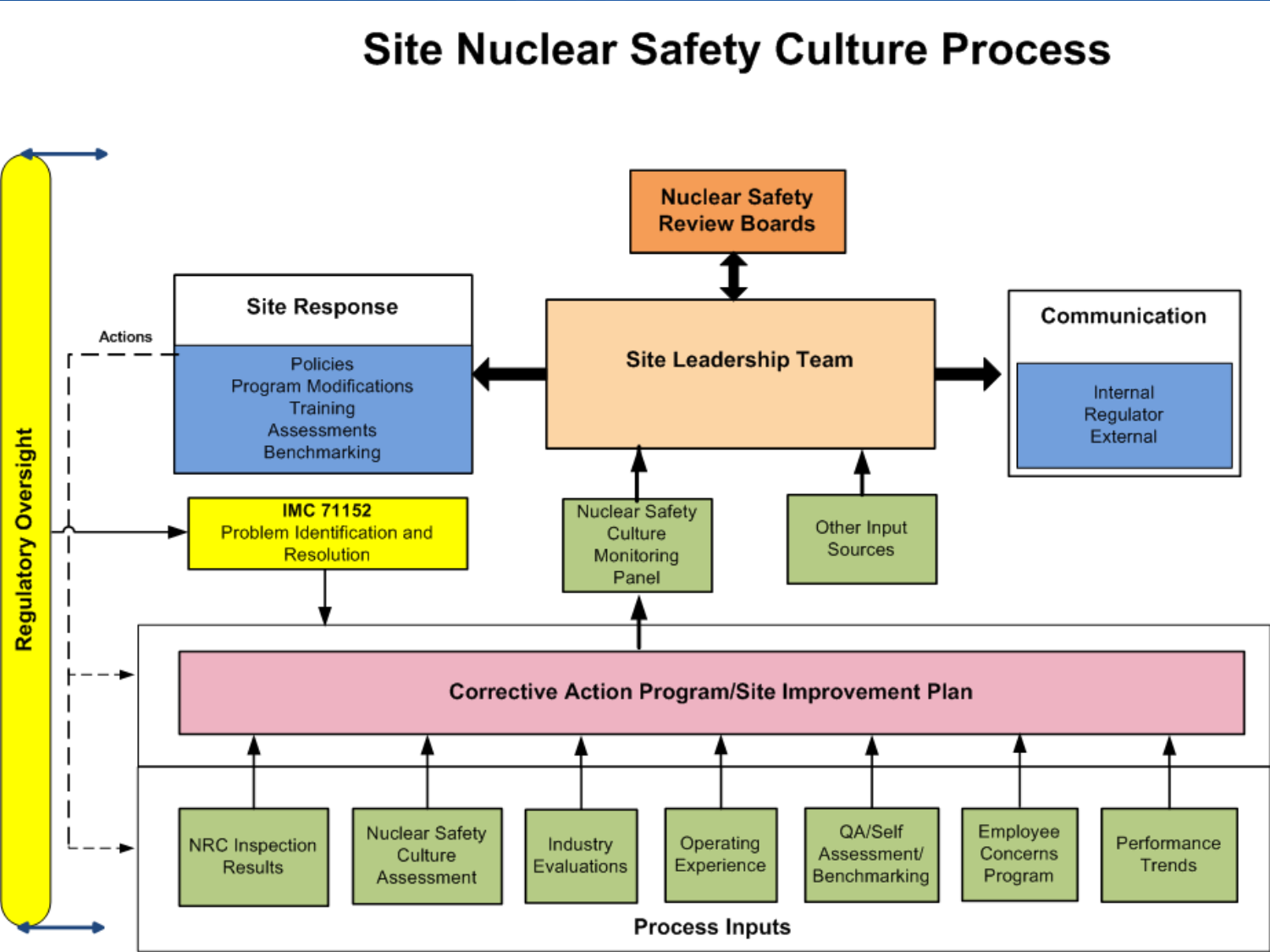## **Pilot Plant Presentations**

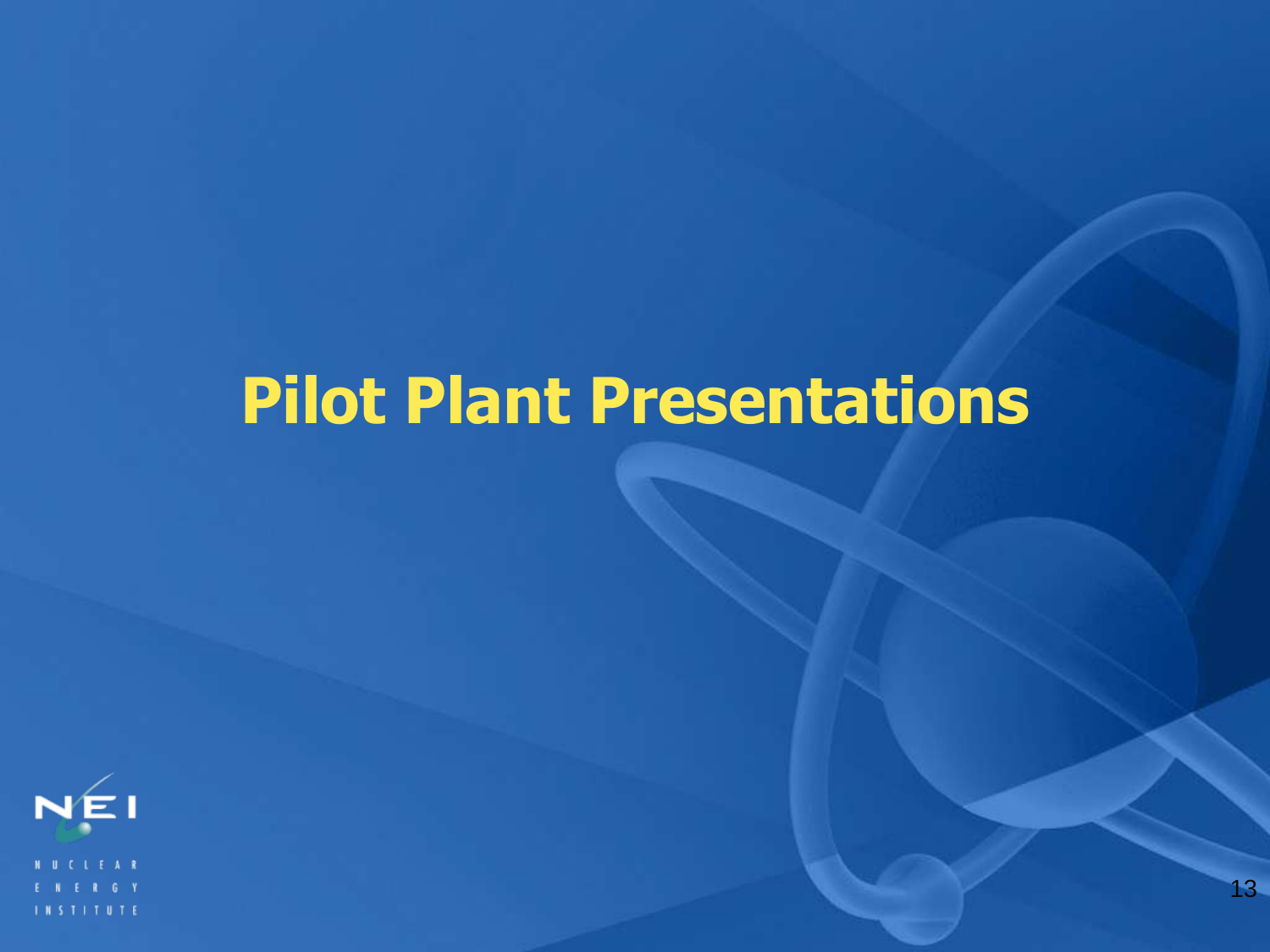# **Triggers for Action**

#### Handout: Action Table